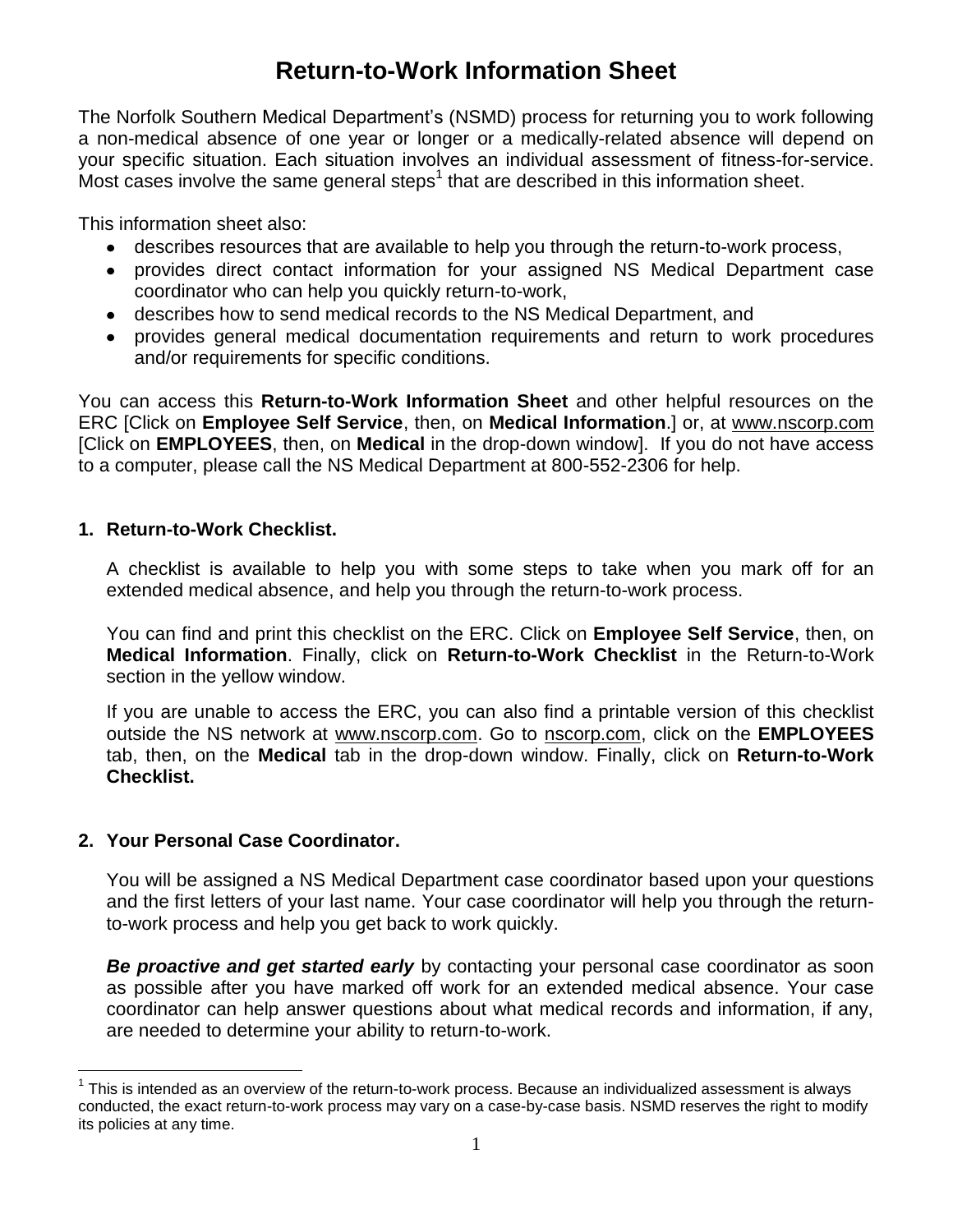a) For help with questions about:

## **OFF-DUTY ILLNESSES OR OFF-DUTY INJURIES**

- return-to-work process
- disability/sickness benefit form completion

## **PHYSICAL EXAMINATIONS OR HEALTH QUESTIONNAIRES**

**Here is your case coordinator's direct contact information:**

| <b>First letters</b><br>of your<br>last name | <b>Your Personal Case Coordinator</b> |              |  |
|----------------------------------------------|---------------------------------------|--------------|--|
|                                              | <b>PHONE</b>                          | <b>FAX</b>   |  |
| $A - Cr$                                     | 757-629-2448                          | 757-823-5771 |  |
| Cs - He                                      | 757-629-2055                          | 757-823-5771 |  |
| Hf - Me                                      | 757-629-2439                          | 757-823-5994 |  |
| $Mf - Sg$                                    | 757-664-5005                          | 757-823-5994 |  |
| $Sh - Z$                                     | 757-629-2438                          | 757-823-5772 |  |

b) For help with questions about:

#### **WORK RELATED ILLNESSES OR ON-DUTY INJURIES**

- return-to-work process
- disability/sickness benefit form completion

**Here is your case coordinator's direct contact information:**

| <b>Your Personal</b><br><b>Case Coordinator</b> | PHONE: 757-629-2440   FAX: 678-512-5071 |  |
|-------------------------------------------------|-----------------------------------------|--|
|-------------------------------------------------|-----------------------------------------|--|

c) For any questions about **VOCATIONAL REHABILITATION SERVICES:**

**Here is your case coordinator's direct contact information:**

| <b>Your Personal</b><br>PHONE: 757-664-5047   FAX: 757-823-5981<br>Case Coordinator |
|-------------------------------------------------------------------------------------|
|-------------------------------------------------------------------------------------|

**NOTE:** *You can also find your case coordinator's direct contact information on the Red Flyer*  for *Employees* on our Medical Information page on the *ERC*. Click on *Employee* Self Service, *then, on Medical Information. Finally, click on Red Flyer for Employees under Contact Information in the yellow window. If you prefer to use email, please call your case coordinator for a direct email address.*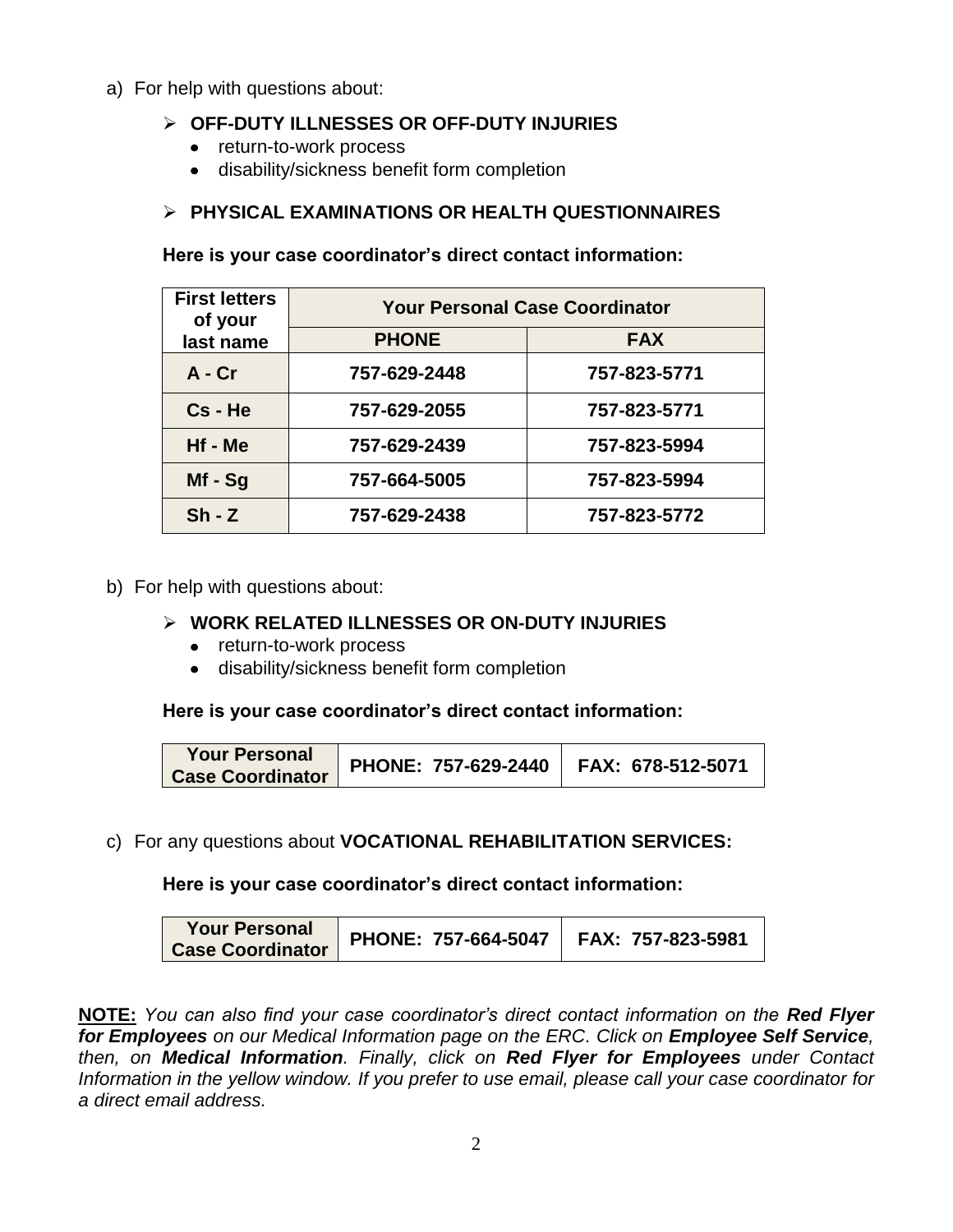#### **3. How to provide requested medical records and information to the NSMD**

There are several ways that you can provide the NS Medical Department with requested medical records and information:

#### **Send the records directly to your personal case coordinator (recommended):**

- *Fax (or email) the records directly to your assigned case coordinator.*
- There is an easy to use **Medical Fax Cover Sheet** available to you for faxing records to us. Go to [nscorp.com,](http://www.nscorp.com/) click on **EMPLOYEES**, then click on the **Medical** tab in the drop-down window. Fill out and print the **Fax Cover Sheet**.
- This fax cover sheet is also available on the ERC. Click on **Employee Self Service**, then, on **Medical Information**. Finally, click on **Fax Cover Sheet** under Forms in the yellow window.

#### **Other ways you can send records to the NS Medical Department:**

- **Email the records to [medicalrecords@nscorp.com](mailto:medicalrecords@nscorp.com)**
- Fax the records to toll-free fax number 866-627-0592
- Mail the records to:

Norfolk Southern Corporation Medical Services Three Commercial Place Norfolk, VA 23510-9202.

**NOTE: When sending us records, please be sure to provide** *your full name, including middle initial, employee identification number, and a correct phone number and email address.*

#### **4. Fitness-for-service Documentation Requirements.**

#### **a) Non-Medical Absences (less than one year)**

Unless there is a fitness-for-service issue, no additional information or evaluation is necessary if you have been out of work for less than one year due to a non-medical absence.

#### **b) Non-Medical Absences (one year or longer)**

If you have been out of work due to a non-medical absence (such as furlough, leave of absence, discipline or military leave) *for one year or longer*, you must complete a **Health Questionnaire** (Form/Item 002276-0) for review and determination of your fitness-forservice by the Medical Department.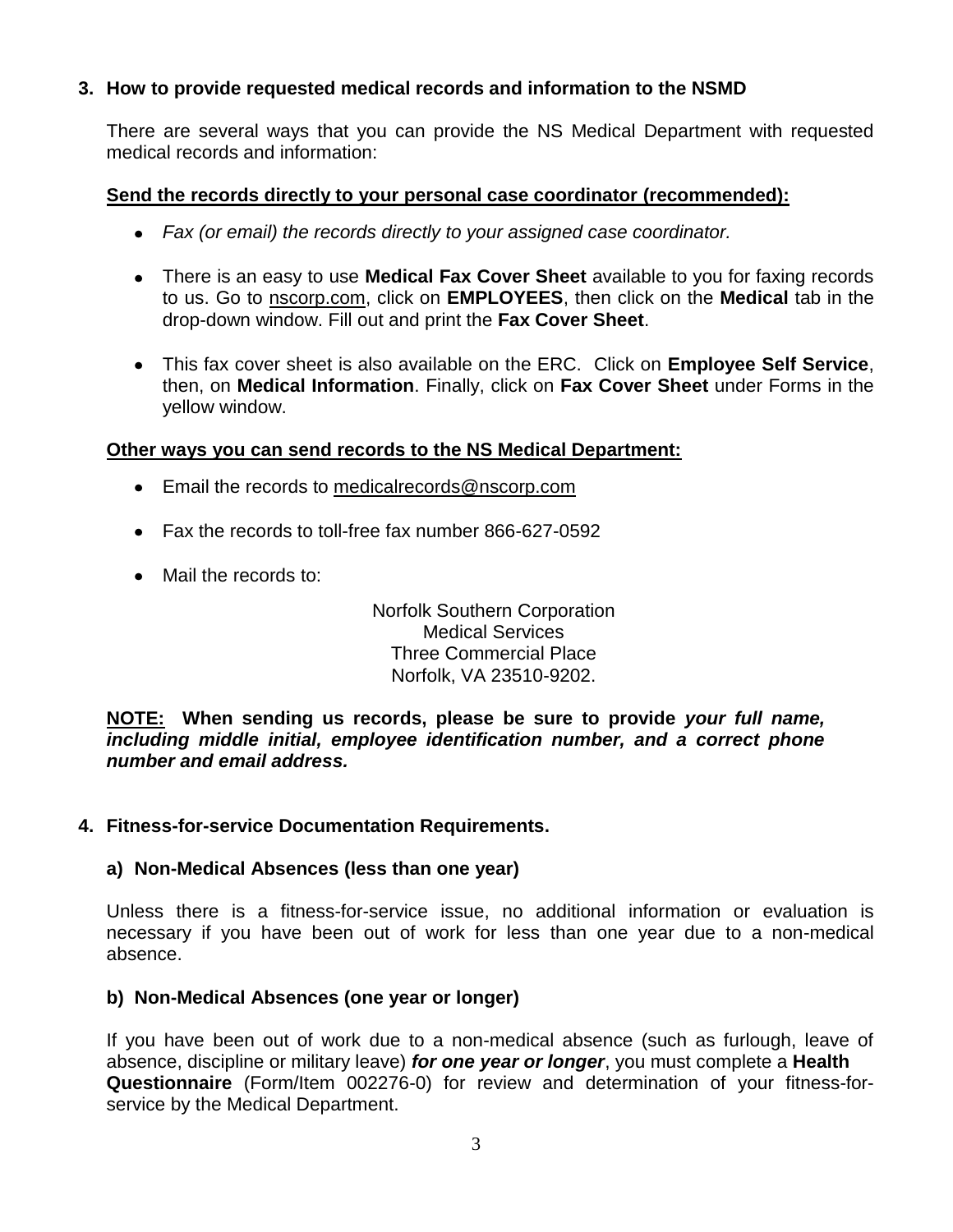- An interactive version of this form is available on the ERC. Click on **Employee Self Service**, then, on **Medical Information**. Finally, click on **Health Questionnaire** under **Forms** in the yellow window.
- If you are unable to access the ERC, you can download and print this form from the main [www.nscorp.com](http://www.nscorp.com/) website. Go to [nscorp.com,](http://www.nscorp.com/) click on the **EMPLOYEES** tab, then, on the **Medical** tab in the drop-down window. Finally, click on **Health Questionnaire**. You can also obtain this questionnaire from your supervisor.
- You should complete the Health Questionnaire *for the time period of your recent nonmedical leave of absence*, then, forward the completed questionnaire directly to the Medical Department. The preferred method is to fax or email the questionnaire directly to your personal case coordinator.
- The completed questionnaire can also be faxed to toll-free fax # 866-627-0592, emailed to [medicalrecords@nscorp.com](mailto:medicalrecords@nscorp.com) or mailed to Norfolk Southern Corporation, Medical Services, Three Commercial Place, Norfolk, VA 23510-9202.

When evaluating your fitness-for-service, the Medical Department may also request additional medical records and information for your medical condition(s) that occurred during the time period of your non-medical absence. Once these records and information are received and reviewed, your personal case coordinator will let you know if any additional information is needed to determine your fitness-for-service.

Finally, when a determination is made that you are fit-for-service, your case coordinator will personally notify you. *Please make sure that your case coordinator has your correct phone number and email address!* The Medical Department will also notify your supervisor (or administrative assistant) that you are medically cleared to return-to-work.

## **c) Medical Absences**

In general, when you are returning to work from other than a minor medical absence, a work release from your treating doctor(s) including any recommended work restrictions and/or accommodations should be furnished to your supervisor and the NS Medical Department.

When evaluating your fitness-for-service, the Medical Department may also request that your treating doctor(s) provides additional medical records and information regarding your specific medical condition that caused the absence.

Please contact your personal case coordinator for information about whether any specific medical records and information will need to be provided. Once these records and information are received and reviewed, your case coordinator will let you know if any additional medical information is needed to determine your fitness-for-service.

Your case coordinator will also personally contact you when you are medically qualified to return-to-work. *Please make sure that your case coordinator has your correct phone number and email address!* Finally, the Norfolk Southern Medical Department will notify your supervisor (or administrative assistant) that you are medically cleared to return-to-work.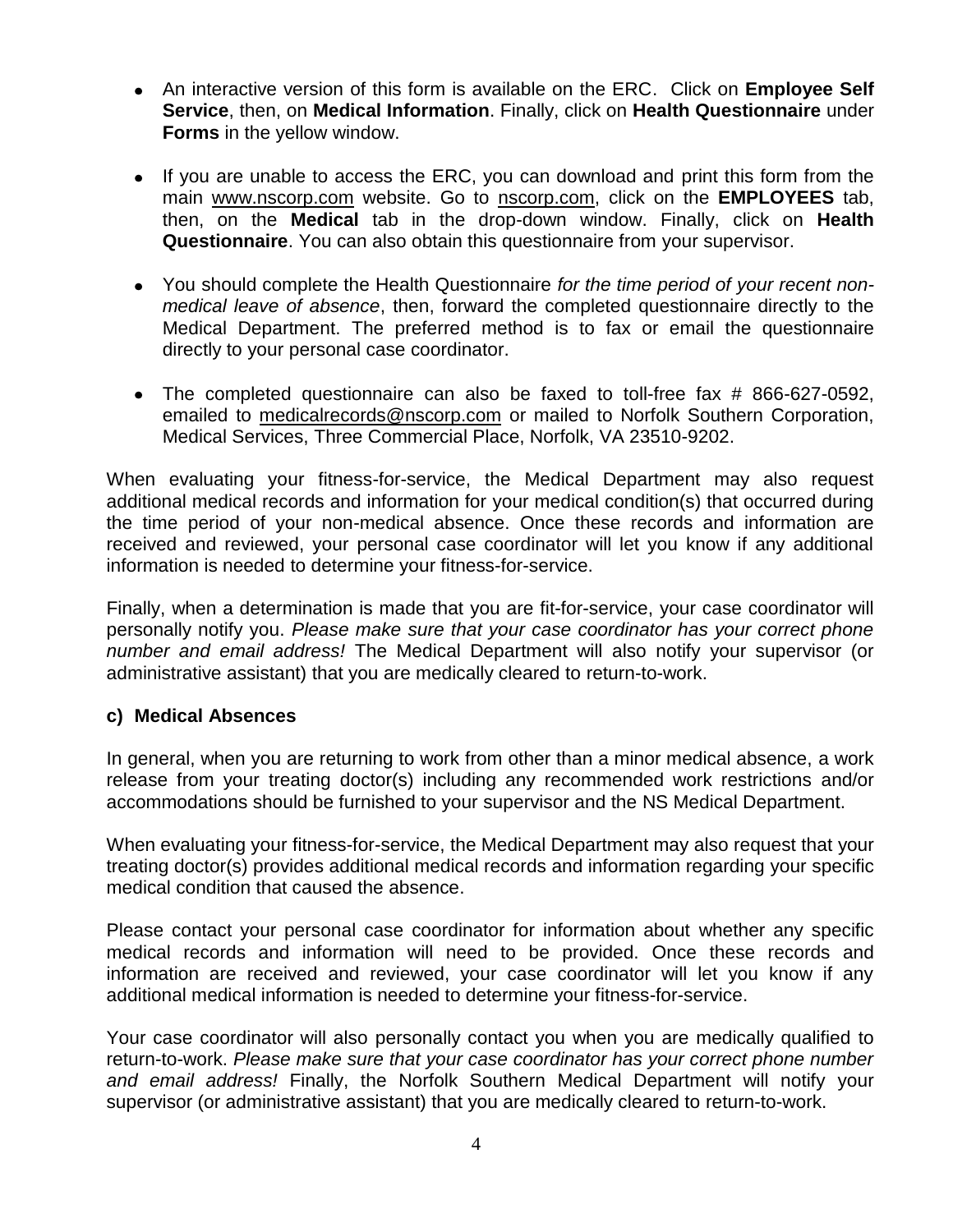#### **5. General guidance on medical records and information requested for specific medical conditions.**

The following provides general guidance on medical information and records that *may* be requested by the NS Medical Department to assist in determining your fitness-for-service for the medical condition(s) that resulted in the medical absence or that occurred during the time period of your non-medical absence. The records and information requested may vary depending on your individual case. Please see sections 3 and 4 of this sheet for more information about the fitness-for-service process.

## **a) Attention Deficit Disorder**

- *Written statement from your treating doctor* that addresses:
	- o any *current* symptoms (including inability to remain focused and alert)
	- o treatment, including prescribed medication and any adverse medication side effects you may be experiencing
	- o recommended work restrictions and/or accommodations, and if any, their anticipated duration

# **b) Diabetes mellitus**

- *Office visit notes from your treating doctor (including any treating endocrine specialist)*
- *Most recent fasting blood sugar level and most recent Hemoglobin A1C level*, if availabl*e*
- *Home blood glucose monitoring log for the past 2 weeks,* if available
- *Your treating doctor's (including any treating endocrine specialist's) recommended work restrictions and/or accommodations*, and if any, their anticipated duration

## **c) Fracture or broken bone**

- *Most recent office visit note from your treating doctor*:
- *Written statement (or office visit note) from your treating doctor* that addresses:
	- o whether your fracture is "clinically healed"
	- o your treating doctor's recommended work restrictions and/or accommodations, and if any, their anticipated duration

## **d) Heart condition or procedure (such as heart attack, stent placement…)**

- *Office visit notes from your treating cardiologist (and any other treating specialist)*
- *The results of the most recent stress test prior to* your heart attack, angioplasty, and/or stent placement, if applicable
- *The results of a stress test following* your heart attack, angioplasty and/or stent placement, if applicable
- *Operative/procedure report* (such as cardiac catheterization, stent placement, angioplasty, CABG…), if applicable – This report may be obtained from your surgeon's office or from the hospital where the surgery was performed. It is not necessary to provide all of the hospital records.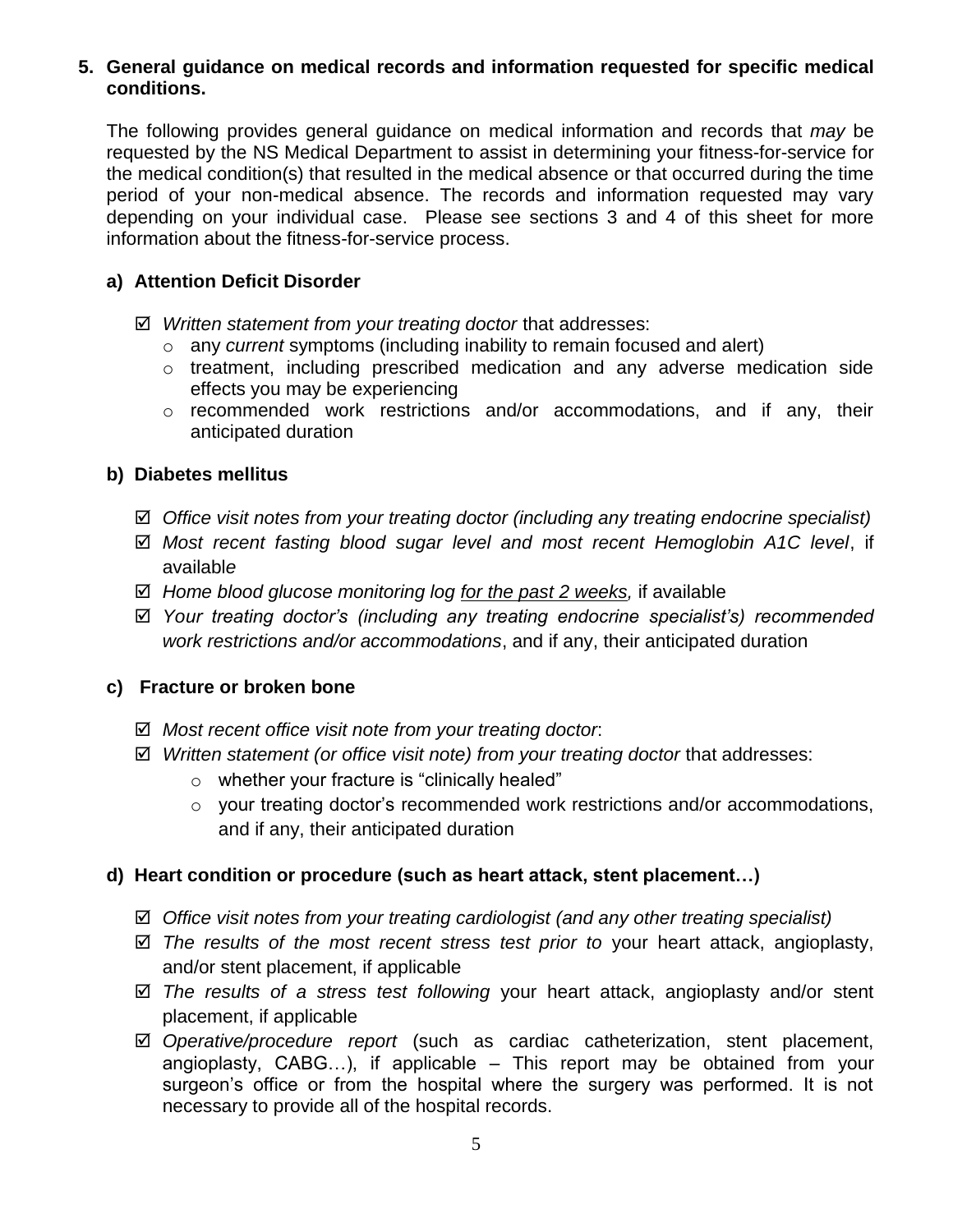- *If hospitalized, the "hospital admission summary" and "physician's discharge summary"*. Please request these documents from the Medical Records Department of the hospital. It is not necessary to provide all of the hospitalization records.
- *Your treating cardiologist's (and any other treating specialist's) recommended work restrictions and/or accommodations*, and if any, their anticipated duration

# **e) Mental health condition (such as Anxiety or Depression)**

- *Office visit note or written statement from your treating doctor* (your treating psychiatrist and psychologist, if any) that addresses:
	- o prescribed medication and any adverse medication side effects you may be experiencing
	- o *current* control and stability of your condition
	- o recommended work restrictions and/or accommodations, and if any, their anticipated duration

## **f) Orthopedic, bone or joint condition**

- *Office visit notes from your treating doctor* (including any treating orthopedic doctor)
- *Operative report,* if applicable This report may be obtained from your surgeon's office or from the hospital where the surgery was performed. It is not necessary to provide all of the hospital records.
- *Diagnostic test results*, such as the most recent X-ray or MRI report please do **not** send X-ray or MRI films!
- *Physical therapy discharge summary*, if applicable
- *Your treating doctor's (including any treating orthopedic doctor's)* recommended work restrictions and/or accommodations, and if any, their anticipated duration

## **g) Pregnancy, childbirth, or its complications**

If you are returning to work to a physically demanding job from pregnancy, childbirth, miscarriage, or complication of pregnancy, a work release from your personal doctor noting any recommended work restrictions and/or accommodations should be provided.

## **h) Seizure or convulsion (single episode) with no prior diagnosis of Seizure Disorder**

- *Office visit notes from your treating doctor (including treating neurologist, if any).*
- $\boxtimes$  Recent office visit note or written statement from your treating doctor addressing:
	- o likely cause of seizure
	- o date of last known seizure
	- $\circ$  risk of experiencing a recurrent seizure within the next 6 months to one year
	- o recommended work restrictions and/or accommodations, and if any, their anticipated duration
- *If hospitalized, the "hospital admission summary" and "physician's discharge summary".* Please request these documents from the Medical Records Department of the hospital. It is not necessary to provide all of the hospitalization records.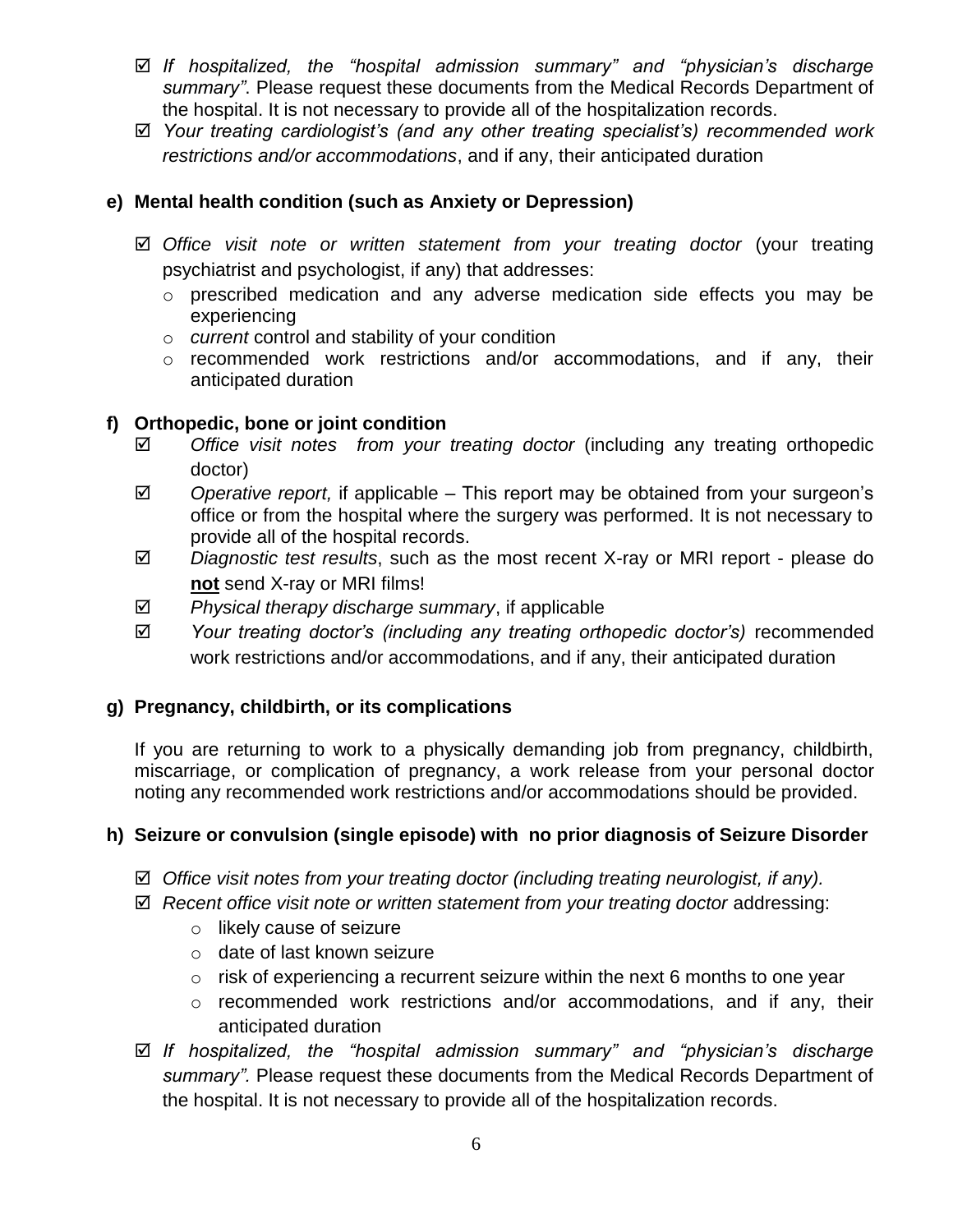- *Diagnostic test results, including EEG report*
- *Lab results (e.g., medication levels)*

# **i) Seizure Disorder (such as Epilepsy, Complex Partial Seizure Disorder…)**

- *Office visit notes from your treating neurologist*.
- *Office visit note or written statement from your treating neurologist* addressing:
	- o date of last known seizure
	- o treatment, including prescribed medication and any adverse medication side effects you may be experiencing
	- $\circ$  risk of experiencing a recurrent seizure within the next 6 months to one year.
	- o recommended work restrictions and/or accommodations, and if any, their anticipated duration
- *If hospitalized, the "hospital admission summary" and "physician's discharge summary".* Please request these documents from the Medical Records Department of the hospital. It is not necessary to provide all of the hospitalization records.
- *Diagnostic test results, including EEG report*
- *Lab results (e.g., medication levels)*

# **j) Sleep Apnea**

- *Office visit notes from your treating doctor* (including any treating sleep specialist)
- *Sleep study report of the initial sleep study* that established the diagnosis of sleep apnea, *and any subsequent sleep study* such as CPAP titration
- *A downloaded CPAP log* for the past 2 weeks. Compliance guidelines are defined as CPAP use for at least 4 hours per day on at least 70% of days, for at least the prior 2 weeks.
- *Your treating doctor's (including any treating sleep specialist's) recommended work restrictions and/or accommodations*, and if any, their anticipated duration

# **k) Surgery - simple surgical procedures and other specified surgeries:** Examples:

- Ear, nose and throat surgery (such as sinus surgery)
- Stomach and digestive system (such as appendectomy, gallbladder surgery and laparoscopic procedures)
- Urinary and reproductive systems (such as hernia repair not involving mesh or extensive reconstruction, hysterectomy and C-section)
- Skin biopsies and removal of minor skin lesions
- Other similar surgical procedures or surgery
- *Your treating surgeon's work release noting type of surgery, date of surgery and any necessary work restrictions and/or accommodations*.

Ask your personal case coordinator if this guidance applies to your surgical procedure or surgery, and whether any additional medical information and records are needed to enable a determination of your fitness-for-service.